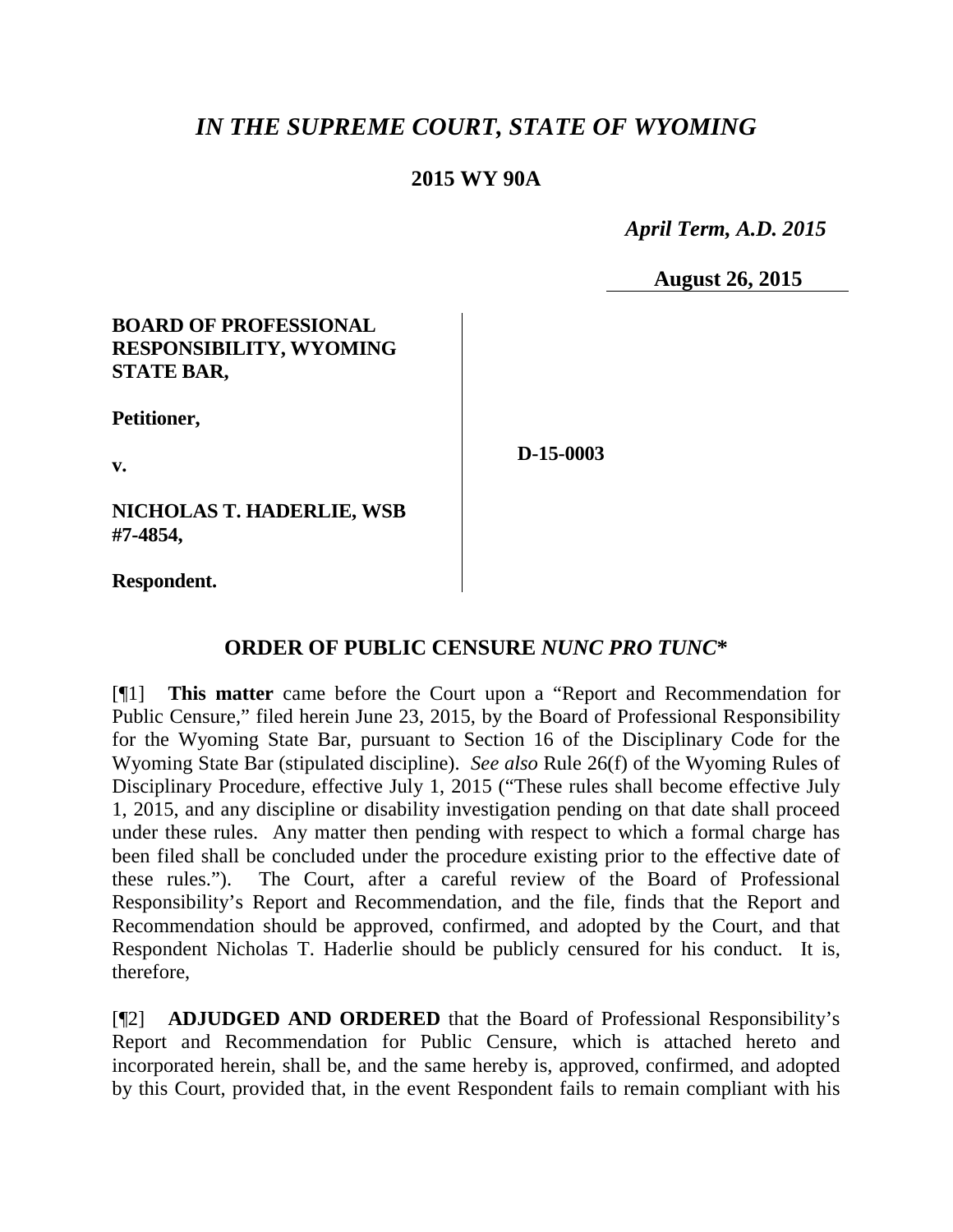monitoring agreement with the Wyoming Professional Assistance Program, such failure shall be addressed, if at all, through further disciplinary proceedings pursuant to the Rules of Disciplinary Procedure; and it is further

[¶3] **ADJUDGED AND ORDERED** that Nicholas T. Haderlie is hereby publicly censured for his conduct, which is described in the Report and Recommendation for Public Censure. This public censure shall include issuance of a press release consistent with the one set out in the Report and Recommendation for Public Censure; and it is further;

[¶4] **ORDERED** that, pursuant to Section 26 of the Disciplinary Code for the Wyoming State Bar, Mr. Haderlie shall reimburse the Wyoming State Bar the amount of \$50.00, representing the costs incurred in handling this matter, as well as pay the administrative fee of \$500.00. Mr. Haderlie shall pay the total amount of \$550.00 to the Wyoming State Bar on or before August 31, 2015; and it is further

[¶5] **ORDERED** that the Clerk of this Court shall docket this Order of Public Censure, along with the incorporated Report and Recommendation for Public Censure, as a matter coming regularly before this Court as a public record; and it is further

[¶6] **ORDERED** that, pursuant to Section 4(a)(iv) of the Disciplinary Code for the Wyoming State Bar, this Order of Public Censure, along with the incorporated Report and Recommendation for Public Censure, shall be published in the Wyoming Reporter and the Pacific Reporter; and it is further

[¶7] **ORDERED** that the Clerk of this Court cause a copy of this Order of Public Censure to be served upon Respondent Nicholas T. Haderlie.

[ $\degree$ [8] **DATED** this 26<sup>th</sup> day of August, 2015.

### **BY THE COURT:**

 $\sqrt{s}$ 

### **E. JAMES BURKE Chief Justice**

\* The "Order of Public Censure" published in *Board of Professional Responsibility v. Haderlie*, 2015 WY 90 (Wyo. 2015) on July 2, 2015, is clarified and amended by this order *nunc pro tunc*. Such action was prompted by Bar Counsel's "Motion for Clarification of Order of Public Censure," which was filed August 6, 2015. The amendment/clarification, found in paragraph 2 of this order, requires Respondent to abide by his monitoring agreement with WPAP.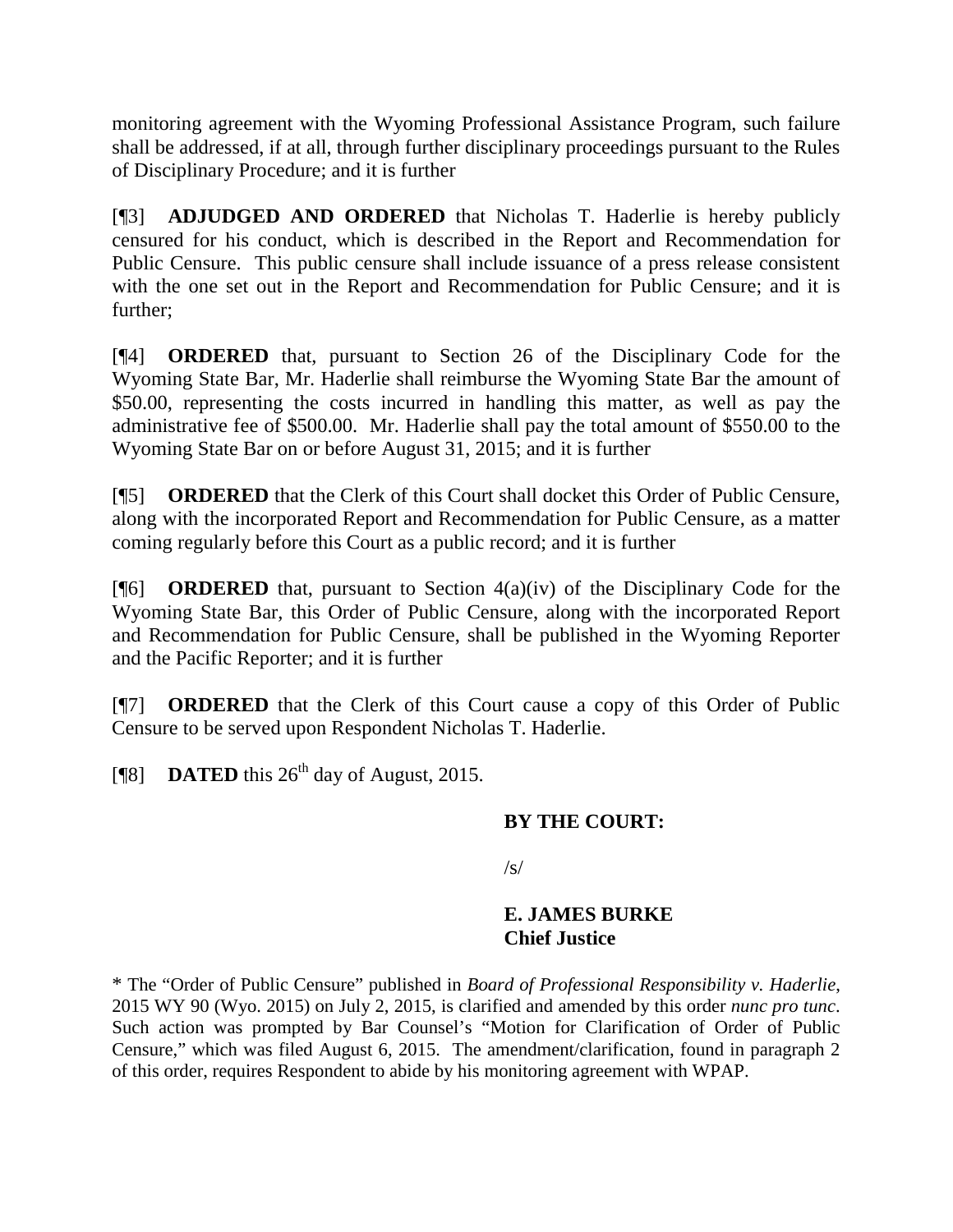IN THE SUPREME COURT OF WYOMING

**JUN 23 2015** 

**CAROL THOMPSON, CLERK** 

by CHIEF DEPUTY

#### **BEFORE THE SUPREME COURT**

**STATE OF WYOMING** 

In the matter of NICHOLAS T. HADERLIE. WSB No. 7-4854,

Respondent.

WSB No. 2015-023

# REPORT AND RECOMMENDATION FOR PUBLIC CENSURE

 $\mathcal{E}$ 

 $\overline{\mathcal{E}}$ 

The Board of Professional Responsibility makes the following Report and Recommendation, with its findings of fact and recommendation to the Supreme Court of Wyoming:

#### **FINDINGS OF FACT**

 $\mathbf{1}$ . Respondent is an active member in good standing of the Wyoming State Bar, admitted to practice in 2011. Since his admission, Respondent has engaged in the practice of law in Sheridan, Wyoming.

 $\overline{2}$ . On the afternoon of Sunday, October 19, 2014, Respondent was arrested at his home in Sheridan. Although Respondent was extremely intoxicated at the time, his recollection of the events leading to his arrest, which is generally corroborated by the police report, is as follows:

Shortly before 2:00 p.m. on Sunday, October 19, 2014, Carl Clements, an a. off-duty Wyoming Highway Patrolman, observed a vehicle Respondent was driving crash into a mechanical gate at the Sheridan airport. The gate restricts access to the airport on Hangar Avenue, a two-lane road. Trooper Clements said Respondent drove into the gate as if he did not see it, making no attempt to brake. The damage Respondent did to the gate cost more than \$11,000 to repair.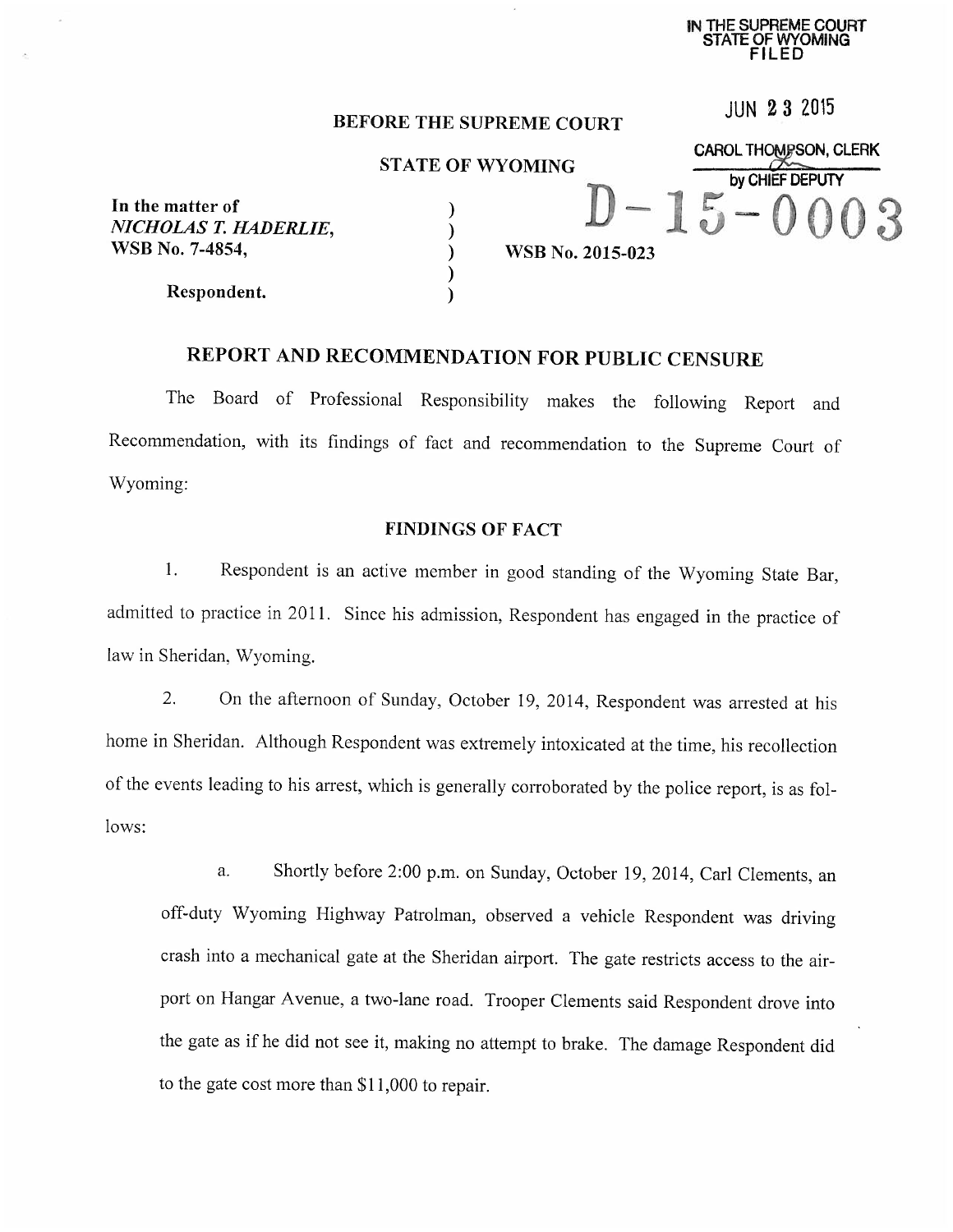$\mathbf{b}$ . Trooper Clements tried to get Respondent to stay on the scene until law enforcement arrived, but Respondent drove off.

 $\mathbf{c}$ . Trooper Clements called in a REDDI report with a description and license plate of Respondent's vehicle. A while later, two female members of the Sheridan Police Department, Officer Kennedy and Officer Rogers, found the truck parked in Respondent's driveway with damage to the front end. They knocked on the front door and were greeted by Respondent's wife, who went to get Respondent.

 $d.$ Respondent initially refused Officer Kennedy's request to step outside of the house. When Officer Rogers left the front porch and started to walk around the side of the house, Respondent told the officer she could not go in the house or on Respondent's property without a warrant. Respondent then came out of the house. At some point, a male police officer, Corporal Gerleman, arrived to give assistance to the two female officers.

Respondent refused Officer Kennedy's requests that Respondent submit to e. field sobriety and portable breath tests. Respondent announced that he was going back into the house. As Officer Kennedy attempted to keep Respondent from reentering the house, Officer Rogers and Corporal Gerleman came to her aid. A physical confrontation ensued, with the three officers taking Respondent to the front yard and subduing Respondent after significant struggle and resistance by Respondent.

f. Additional officers arrived on the scene, including police officer, Sergeant Hill, and a deputy from the Sheridan County Sheriff's Office, Deputy Dahmke. Sergeant Hill and Corporal Gerleman then attempted to get Respondent into the back seat of Of-

 $\overline{2}$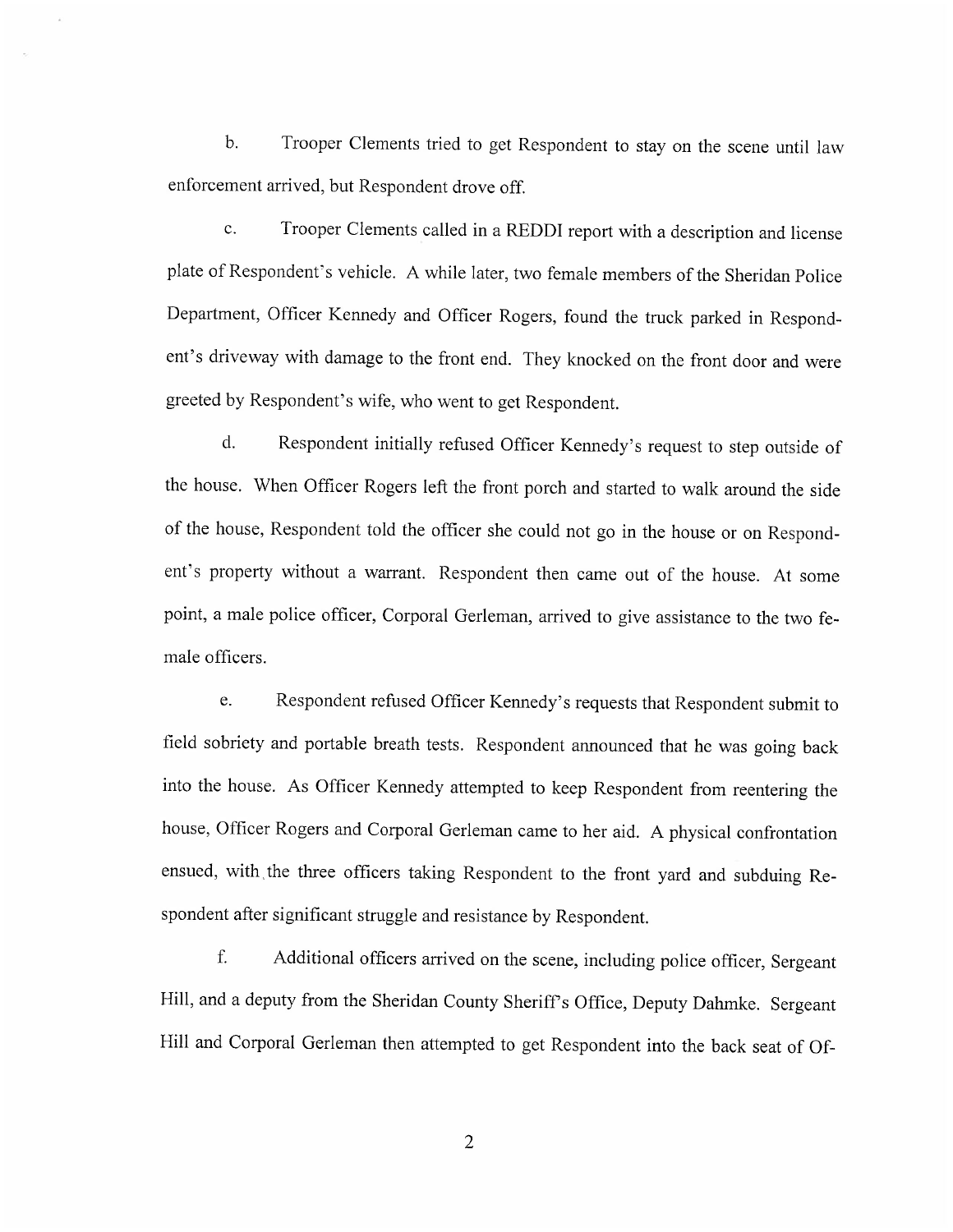ficer Kennedy's patrol vehicle, and another struggle ensued. On multiple occasions during the altercation Respondent yelled foul language and cursed at the officers.

When the two male officers, assisted by Officer Rogers, finally got Reg. spondent into the patrol vehicle and shut the doors, Respondent slipped his hands from behind his back—something he was able to accomplish because they used two sets of handcuffs in order to ease the strain on Respondent's shoulder that had recently been injured. While Respondent was being transported to the jail, he goaded and harassed the police officers by asking questions like whether they had shot anyone and whether they went to college.

 $h$ . While Respondent was being booked at the jail, Officer Kennedy filled out the necessary paperwork and obtained a warrant for a blood draw to determine Respondent's blood alcohol level. Respondent continued to be uncooperative as law enforcement personnel escorted him to an ambulance for the blood draw. As EMTs attempted to find a vein in his arm, Respondent chided them for not knowing what they were doing.

 $\mathbf{i}$ . Respondent was then transported to the hospital to see a phlebotomist, who initially had the same difficulty finding a vein. Respondent continued to be uncooperative. A male nurse was summoned who was finally able, nearly four hours after Trooper Clements' REDDI call, to get a sufficient sample. Respondent was returned to the jail.

The blood test revealed a .27 blood alcohol level. Respondent was cited j. for violations of Wyoming Statutes  $\S$  31-5-233 (Driving or having control of vehicle while under the influence of intoxicating liquor or controlled substances),  $\S$  31-5-1104

 $\overline{3}$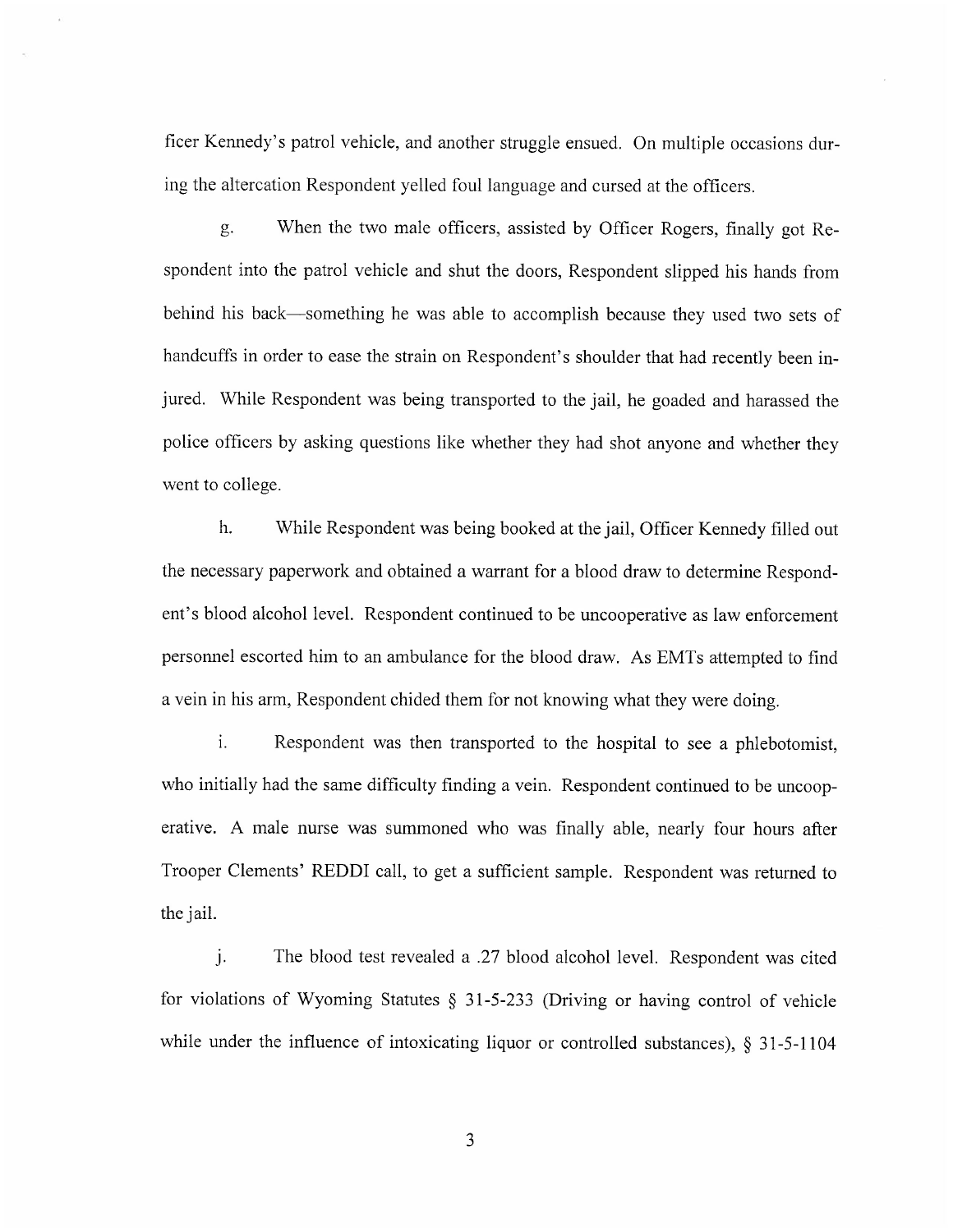(Duty upon colliding with unattended vehicle or property), and  $\delta$  6-5-204(a) (Interference with peace officer).

 $\mathbf{k}$ Corporal Gerleman sprained his thumb in the struggle to arrest Respondent. The following day, it was swollen and sore enough to require medical care.

 $\overline{3}$ Respondent promptly reported the arrest to Bar Counsel and contacted Jack Speight, Director of the Wyoming Lawyer Assistance Program ("WyLAP"). At Mr. Speight's suggestion, Respondent contacted the Wyoming Professional Assistance Program ("WPAP") and filled out paperwork to participate in WPAP's monitoring of his rehabilitation.

 $4.$ Respondent also promptly reported these circumstances to the firm where he is employed and voluntarily entered into a "return to work" agreement, compliance with which became a condition of his continued employment. Under the agreement, Respondent agreed to, among other things, submit to an immediate medical evaluation, follow all medical treatment recommendations, and authorize the firm to access his medical records so that it could monitor his compliance with the terms of the agreement.

5. Respondent underwent a full alcohol evaluation by a licensed addiction therapist and promptly checked himself into residential treatment, where he remained from October 27, 2014, until November 24, 2014, when Respondent was successfully discharged. Respondent enrolled in the recommended aftercare program, consisting of group therapy, individual counseling and attendance at 12-Step meetings. Respondent faithfully complied with all recommended aftercare.

6. Shortly after his discharge from residential treatment, Respondent entered into a plea agreement which included guilty pleas to the DWUI charge and to interference with a peace officer, both misdemeanors. On November 26, 2014, Respondent was sentenced to 30

 $\overline{4}$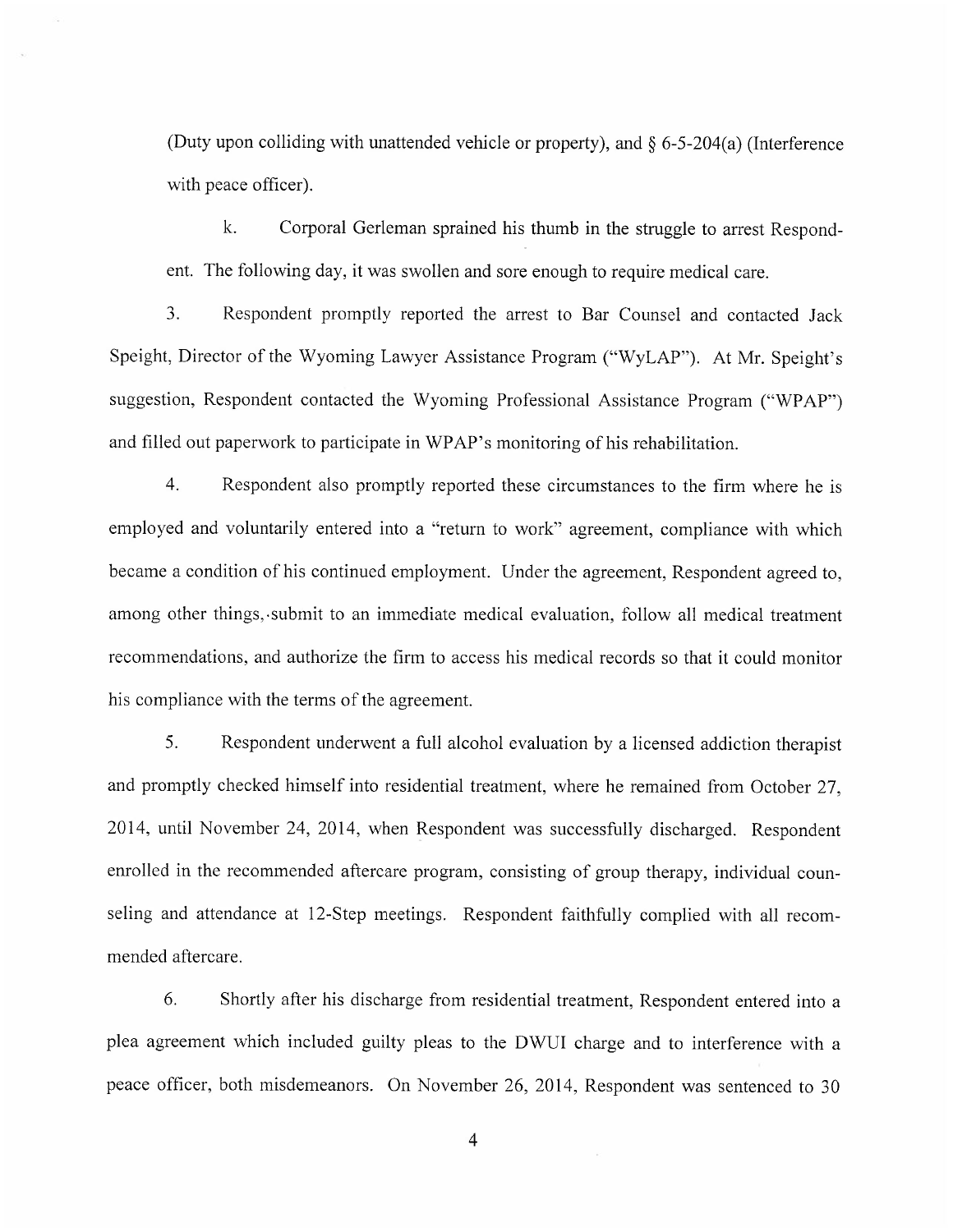days in jail, two years of probation (first year supervised, second year unsupervised) and payment of \$11,730.07 in restitution. Respondent fully complied with all terms of his judgment and sentence.

Respondent entered into a monitoring agreement with WPAP at his own expense,  $7<sup>1</sup>$ which includes two years of monitoring to coincide with Respondent's probationary term, portable breathalyzer testing three times per day and random urinalysis testing. Respondent's monitoring agreement authorizes WPAP to report any positive breathalyzer or urinalysis tests to Bar Counsel. Respondent has acknowledged that failure to abide by the monitoring agreement will be regarded as conduct that reflects adversely on Respondent's fitness as a lawyer and may result in further disciplinary proceedings.

Respondent sent letters of apology to all law enforcement officers who witnessed 8. his conduct, and provided copies of those letters to Bar Counsel. Respondent remains gainfully employed by the Sheridan law firm with which he was employed at the time of his arrest.

9. Respondent is extremely ashamed of his conduct on October 19, 2014, and promised himself never to behave that way again. Respondent used this incident as a learning tool to better himself personally and professionally and has now been sober for over seven months. Respondent believes that he is a better person as a result of this event and his ongoing efforts at rehabilitation.

Respondent acknowledged that his conduct in connection with the October 19,  $10<sub>1</sub>$ 2014 arrest constituted a violation of Rule 8.4(b) (criminal conduct that reflects adversely on a lawyer's fitness as a lawyer) and Rule 8.4(d) (conduct prejudicial to the administration of justice). Respondent further acknowledged that such conduct seriously adversely reflects on his fitness to practice. Respondent stipulated to a public censure, subject to the approval of the

5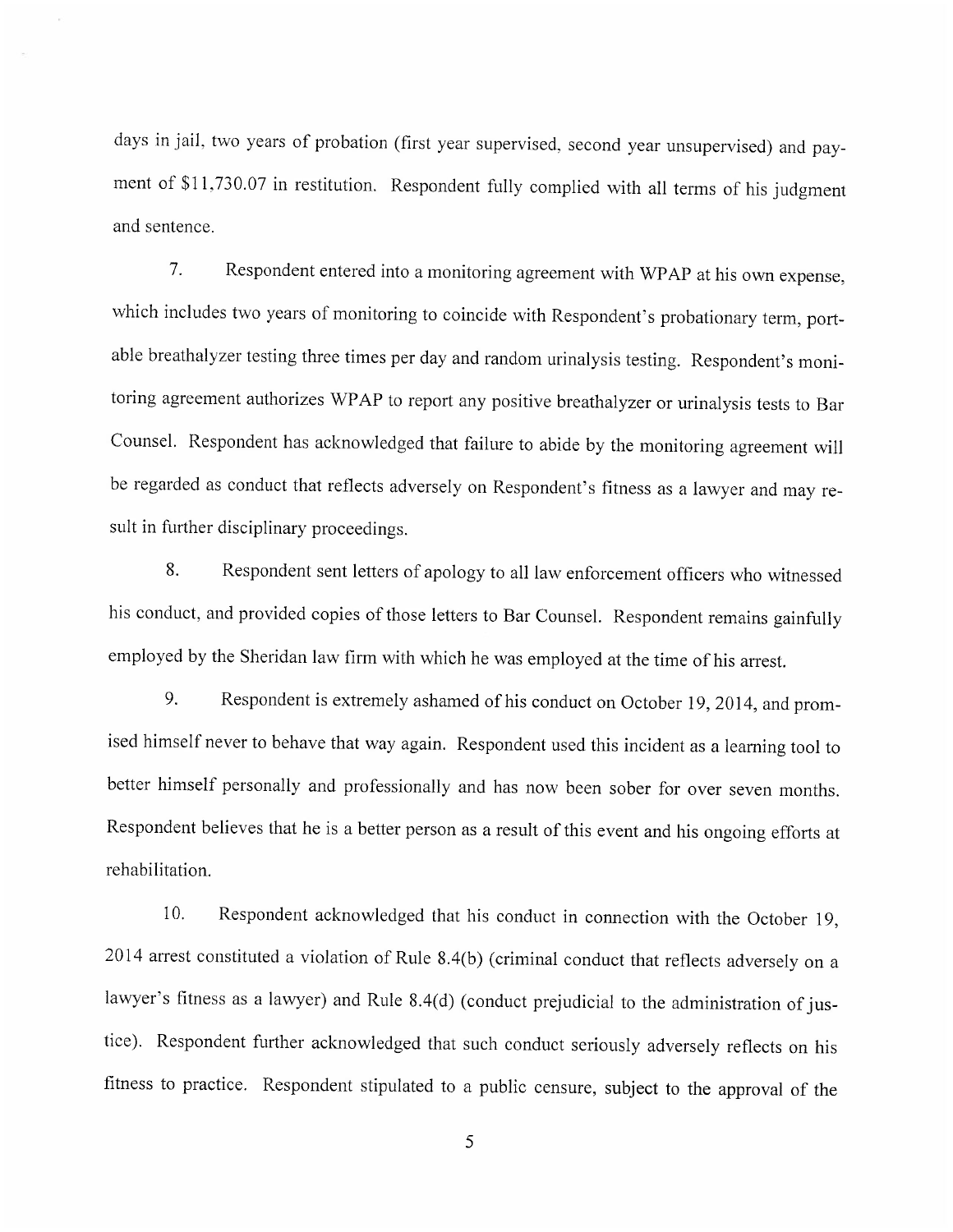Board of Professional Responsibility and the Wyoming Supreme Court. Respondent confirmed his understanding that if the Board declines to approve the stipulation, or if the Wyoming Supreme Court declines to approve the Board's report and recommendation with respect to the stipulation, then Respondent's affidavit is void and shall be deemed withdrawn and shall not be admissible in any hearing on this matter.

#### **ABA SANCTION GUIDELINES**

 $11.$ In making recommendations for public discipline to the Court, this Board applies

the American Bar Association's Standards for Imposing Lawyer Discipline ("ABA Standards).

ABA Standard 3.0 lists the four factors to be considered in imposing a sanction after a finding of

lawyer misconduct:

- $(a)$ the duty violated;
- $(b)$ the lawyer's mental state;
- the potential or actual injury caused by the lawyer's misconduct; and  $(c)$
- the existence of aggravating or mitigating factors.  $(d)$

See Bd. of Prof. Resp. v. Stinson, 337 P.3d 401, 420 (Wyo. 2014).

12. Misconduct of the sort engaged in by Respondent, which essentially involves violation of duties owed to the public, is addressed in Section 5.1, "Failure to Maintain Personal Integrity."

Absent aggravating or mitigating circumstances, upon application of the factors set out in Standard 3.0, the following sanctions are generally appropriate in cases involving commission of a criminal act that reflects adversely on the lawyer's honesty, trustworthiness, or fitness as a lawyer in other respects, or in cases with conduct involving dishonesty, fraud, deceit or misrepresentation:

- 5.11 Disbarment is generally appropriate when:
	- (a) a lawyer engages in serious criminal conduct, a necessary element of which includes intentional interference with the administration of justice, false swearing, misrepresentation, fraud, extortion, misappropriation, or theft; or the sale, distribution or importation of controlled substances; or the intentional killing of another; or an attempt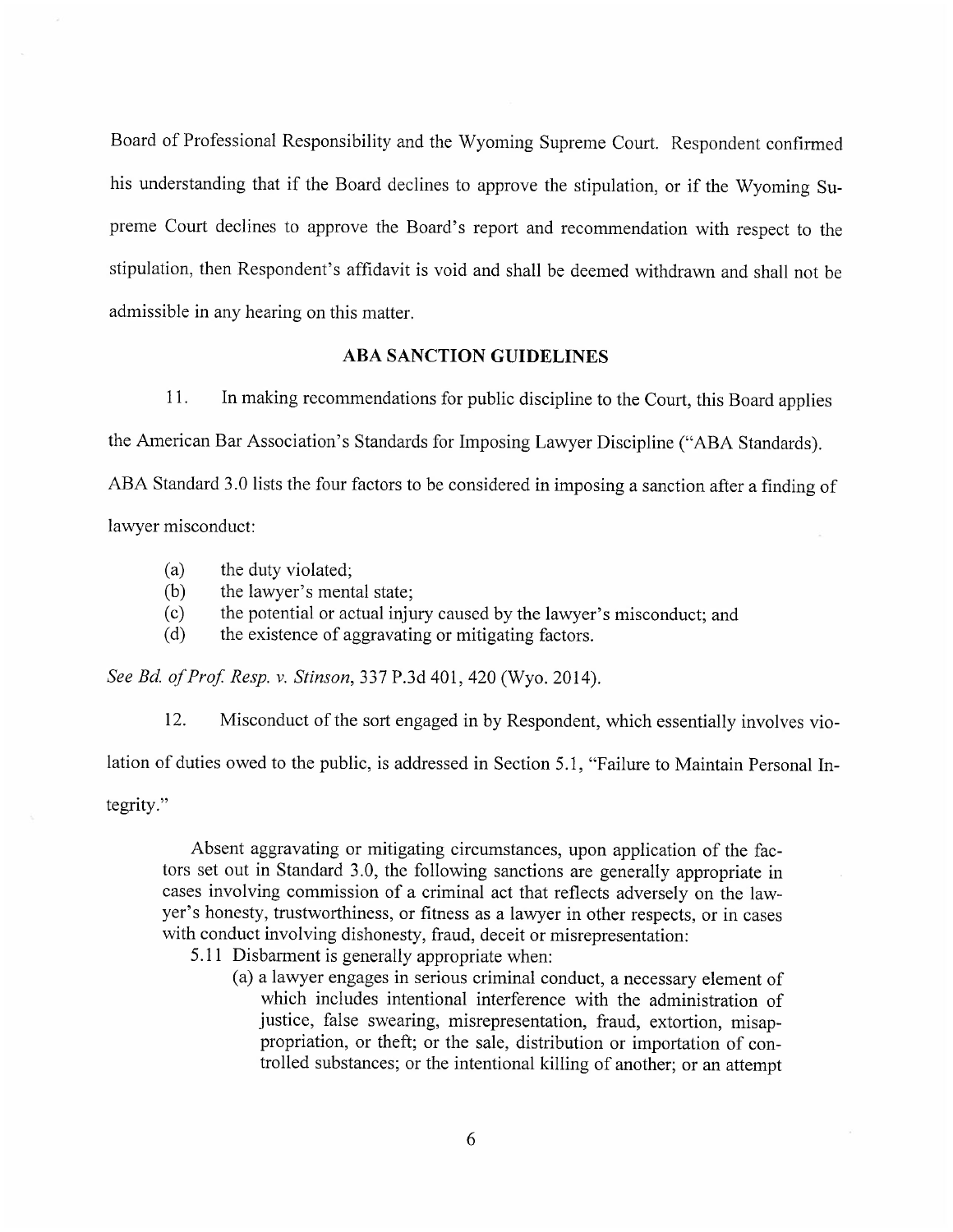or conspiracy or solicitation of another to commit any of these offenses: or

- (b) a lawyer engages in any other intentional conduct involving dishonesty, fraud, deceit, or misrepresentation that seriously adversely reflects on the lawyer's fitness to practice.
- 5.12 Suspension is generally appropriate when a lawyer knowingly engages in criminal conduct which does not contain the elements listed in Standard 5.11 and that seriously reflects on the lawyer's fitness to practice.
- 5.13 Reprimand (i.e., Public Censure under Section 4(a)(iii) of the Disciplinary Code for the Wyoming State Bar) is generally appropriate when a lawyer knowingly engages in any other conduct that involves dishonesty, fraud, deceit or misrepresentation that adversely reflects on the lawyer's fitness to practice law.
- 5.14 Admonition (i.e., Private Reprimand under Section 4(b) of the Disciplinary Code) is generally appropriate when a lawyer engages in any other conduct that reflects adversely on the lawyer's fitness to practice law.

13. In Respondent's case the presumptive discipline, absent the application of aggravating and mitigating circumstances, is a suspension. However, as further discussed below, consideration of the aggravating and mitigating circumstances present in this case weigh in favor of a public censure.

Section 9.1 of the ABA Standards provides for consideration of aggravating and 14. mitigating circumstances in deciding on an appropriate sanction. Section 9.21 defines aggravating circumstances as "any consideration, or factors that may justify an increase in the degree of discipline to be imposed." Section 9.31 defines mitigating circumstances as "any considerations, or factors that may justify a reduction in the degree of discipline to be imposed."

15. The aggravating factors present in Respondent's case are Section 9.22(d) (multiple offenses) and Section 9.22(k) (illegal conduct). However, these aggravating factors are more than outweighed by the following substantial, mitigating factors:

1. Section 9.32(a) (absence of a prior disciplinary record);

2. Section 9.32(d) (timely good faith effort to make restitution or to rectify consequences of misconduct);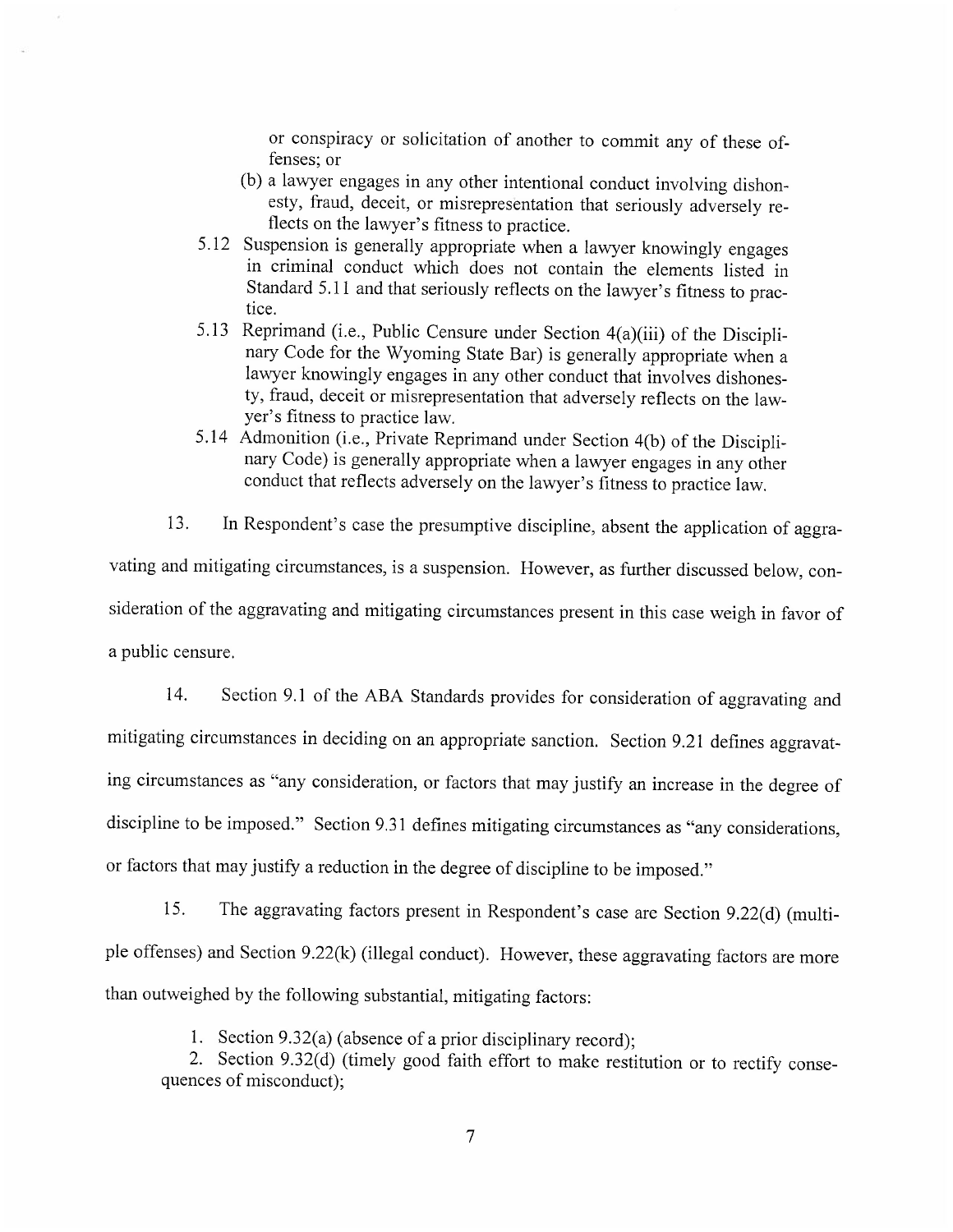3. Section 9.32(e) (full and free disclosure to Bar Counsel and a cooperative attitude toward proceedings):

4. Section 9.32(i) (recovery from alcohol dependency as demonstrated by a meaningful and sustained period of successful rehabilitation):

5. Section 9.32(k) (imposition of other penalties and sanctions); and

6. 9.32(1) (remorse).

In the event the Court issues a public censure, Respondent has agreed to the issu- $16.$ 

ance of the following press release:

The Wyoming Supreme Court today issued a public censure to Sheridan lawyer Nicholas T. Haderlie. Mr. Haderlie had a single-vehicle accident while driving under the influence of alcohol resulting in substantial damage to a fence. Haderlie left the scene of the accident and returned to his house. When law enforcement personnel arrived at his house, Mr. Haderlie refused to cooperate and a physical altercation ensued as the peace officers attempted to place Mr. Haderlie under arrest. Haderlie's blood alcohol was later determined to be .27. He was charged with DWUI, leaving the scene of an accident, and interference with a peace officer.

Mr. Haderlie promptly self-reported to State Bar disciplinary authorities and his employer. Mr. Haderlie pleaded guilty to DWUI and to interference with a peace officer, both misdemeanors. He was sentenced to thirty days in jail, two years' probation (the first year supervised) and ordered to pay \$11,730.07 in restitution for the damage to the fence. Mr. Haderlie has been fully compliant with his judgment and sentence. Mr. Haderlie also voluntarily sought treatment and entered into a two-year monitoring agreement with Wyoming Professional Assistance Program to monitor his sobriety, at his sole expense.

In approving Mr. Haderlie's stipulated motion for a public censure, the Board of Professional Responsibility considered the nature of Mr. Haderlie's misconduct, which violated his duty to maintain personal integrity, and also considered applicable aggravating and mitigating factors. Aggravating factors included the presence of two misdemeanor offenses to which he pleaded guilty. Mitigating factors included the absence of a prior disciplinary record; timely good faith effort to make restitution or to rectify consequences of misconduct; full and free disclosure to Bar Counsel and a cooperative attitude toward proceedings; recovery from alcohol dependency as demonstrated by a meaningful and sustained period of successful rehabilitation; imposition of other penalties and sanctions; and remorse.

The Board of Professional Responsibility submitted a report and recommendation for a public censure of Mr. Haderlie to the Wyoming Supreme Court. In accepting the Board's recommendation and issuing an Order of Public Censure,